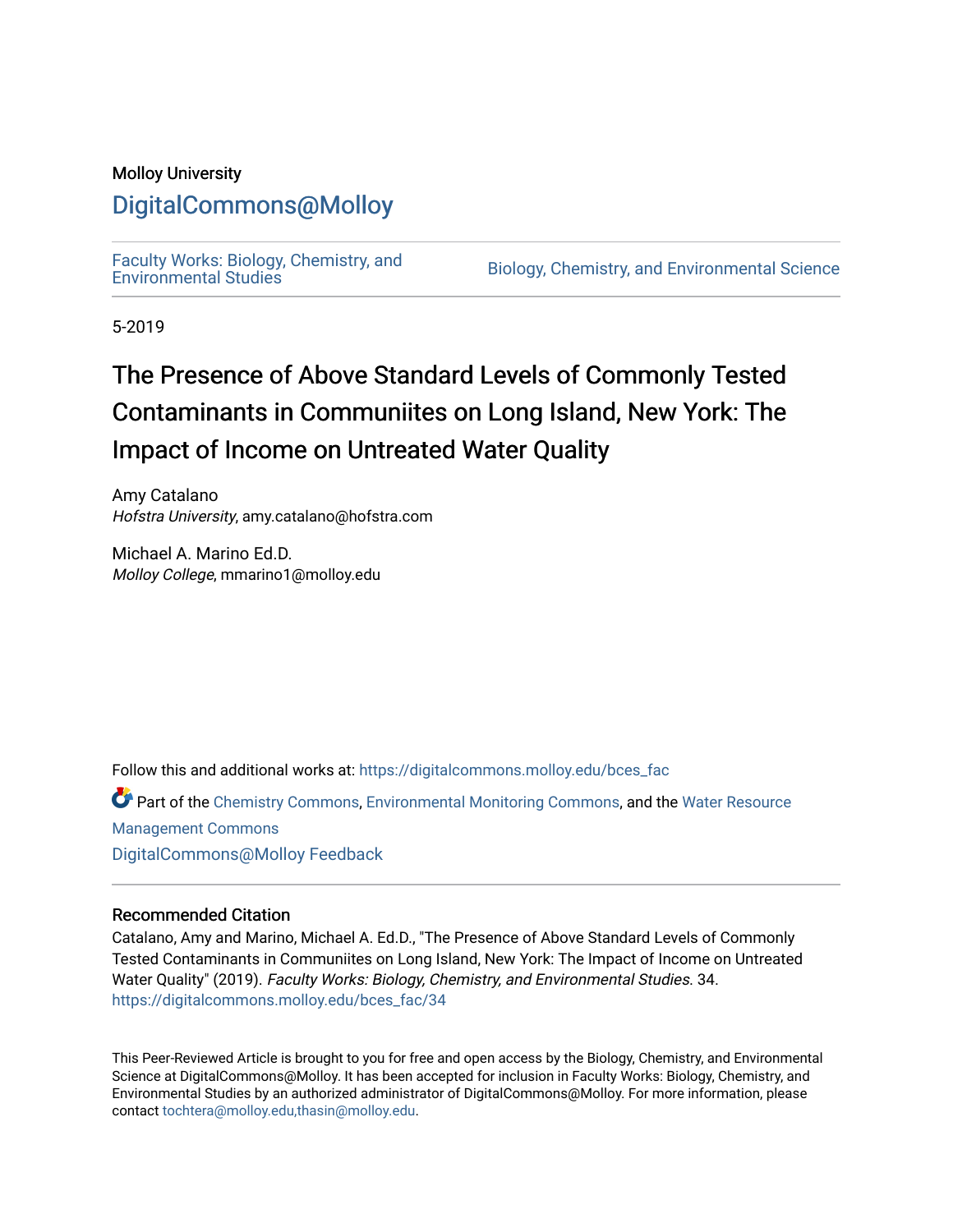## **THE PRESENCE OF ABOVE STANDARD LEVELS OF COMMONLY TESTED CONTAMINANTS IN COMMUNITIES ON LONG ISLAND, NEW YORK: THE IMPACT OF INCOME ON UNTREATED WATER QUALITY**

**Amy Catalano<sup>a</sup> , Michael Marino<sup>b</sup>**

*a Teaching, Learning and Technology Department, Hofstra University, 251 Hagedorn Hall, Hempstead, New York, USA. E-mail: Amy.Catalano@Hofstra.edu*

*<sup>b</sup>Department of Biology, Chemistry and Environmental Studies, Molloy College, Rockville Centre, New York, USA* 

Submitted 22 January 2019; accepted 20 May 2019

**Abstract.** Water quality is a pressing issue in many communities. Long Island (LI), New York, rests on a system of aquifers created by prehistoric glacial activity. These aquifer systems are the only source of drinking water for LI. Water quality issues are pervasive in the region due to nitrate pollution, caused by antiquated septic systems in much of the Island, as well as the prevalence of environmental clean-up sites. Using the Watertraq database, we searched for levels of select compounds that were present in wells above acceptable levels on LI. We then collected demographic data from the U.S. Census, including income, ethnicities, poverty levels, number of children, senior citizens and renters for towns in parts of two counties on LI to determine whether there was a relationship between the presence of above standard levels of compounds and income. Using an Ordinary Least Squares (OLS) regression we found a statistically significant negative impact (at the  $p < 0.01$  level) of income on the presence of contaminants in untreated water. In other words, the lower the income of the region, the greater the chance that above standard levels of volatile organic compounds were present.

**Keywords:** contaminants, minorities, socioeconomic status, untreated water, water quality.

#### **Introduction**

Water quality is a pressing issue in many communities. Even where water authorities test regularly, natural disasters, the presence of Superfund sites, illegal dumping, and improper disposal of household chemicals, among other causes, can impact the qualities of raw or untreated groundwater. Recent events in communities such as Flint Michigan, indicate that the impact of poor water quality may be greater in low-income communities or in minority communities (Calderon *et al*., 1993; Sherwin, 2017; van Derslice, 2011).

Long Island (LI), New York, rests on a system of aquifers, some of which were created by prehistoric glacial activity (Brown, Schoonen, 2003). These aquifer systems are the only source of drinking water for LI. Water quality issues are pervasive in the region due to nitrate pollution, caused by antiquated septic systems in much of the Island, as well pollution resulting from the prevalence of Superfund sites, are designated by the U.S. government as environmental clean-up sites that are contaminated by hazardous waste. We posit that the extreme wealth disparities on LI are related to the variation in untreated water quality. LI is home to some of the most affluent communities in New York given its proximity to NYC, however, income disparities are widespread. Using Watertraq, a website developed by the LI Commission for Aquifer Protection (LICAP), we searched for levels of select contaminants that are present in wells above acceptable levels on LI. Acceptable levels were defined by the Maximum Contaminant Levels (MCL) posted on the Watertraq website. We then collected demographic data,

including income, ethnicities, poverty levels, number of children, senior citizens and renters for each town or village in one county, and parts of another, on LI to determine whether there was a relationship between the presence of above standard levels of compounds and income. Particularly, we looked at the presence of volatile organic compounds (VOCs) considered harmful to human health. VOCs are organic gases that release into the air through "off-gassing". Exposure to VOCs to can result in respiratory irritation or skin irritation. While long term exposure, for some chemicals, can lead to cancer, damage to the central nervous system, liver or kidneys.

Because the data for this study is from testing done on untreated, raw water, that will not be consumed by residents, the implications for untreated contaminated water are unclear (Squillace *et al*., 1999). On LI, residents do not typically drink untreated water, and all wells sampled for this study are under the jurisdiction of a water district responsible for testing and treating. Studies conducted by the Environmental Protection Agency (EPA) however, found that even treated drinking water may have traces of contaminants in the water, although negative health effects are unlikely after treatment (EPA, 2018). While the literature on water quality is vast and wide, the following review of research focuses on water quality studies conducted on LI and studies on sociological, educational, and economic factors that impact water quality.

The United States Geological Survey (USGS) regularly reports data on water quality indicators. Additionally, researchers have made attempts to connect explana-

Copyright © 2019 The Authors. Published by Vytautas Magnus University Agriculture Academy, Riga Technical University. This is an open–access article distributed under the terms of the Creative Commons Attribution License (CC BY 4.0), which permits unrestricted use, distribution, and reproduction in any medium, provided the original author and source are credited. The material cannot be used for commercial purposes.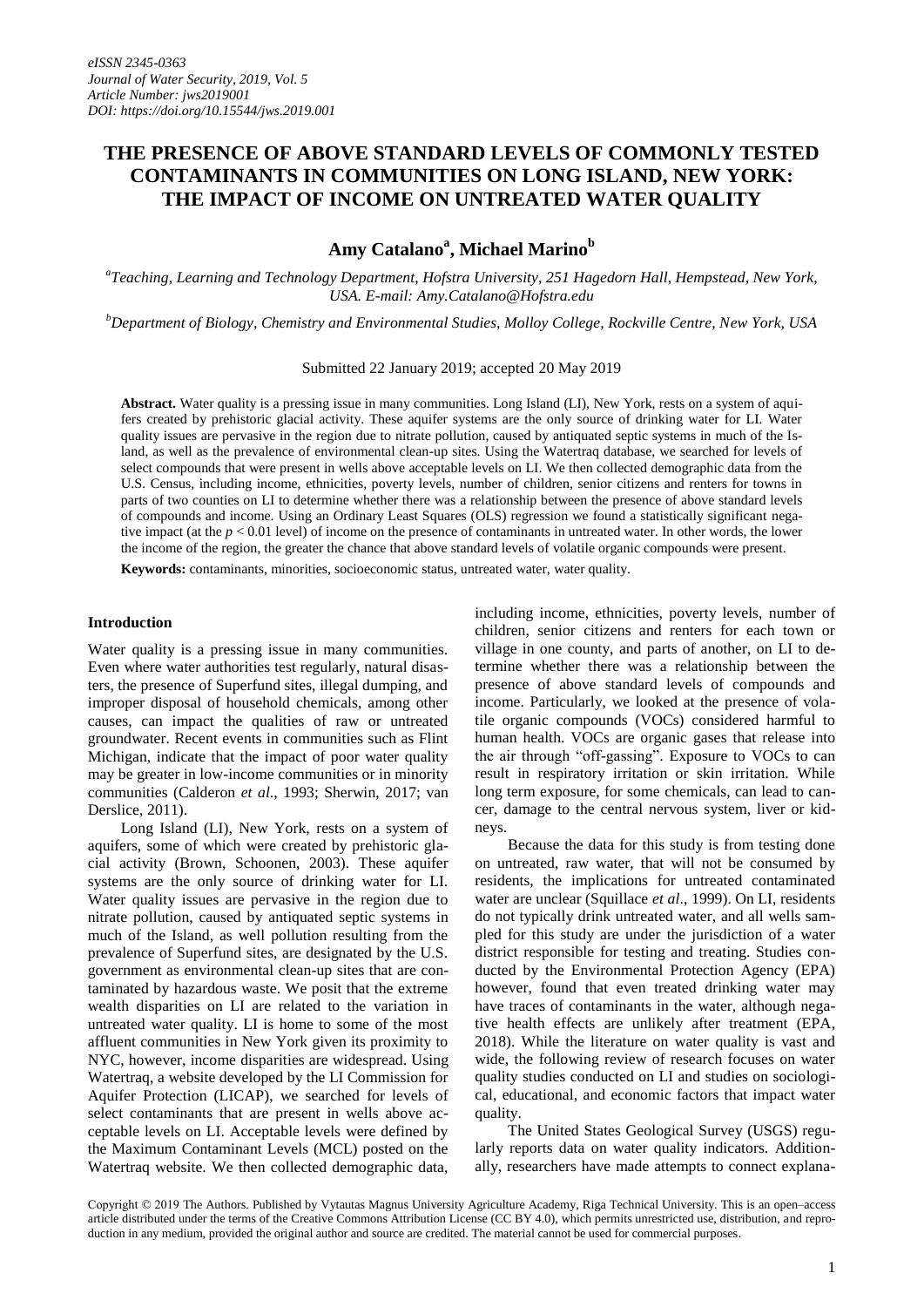tory variables to these indicators or the presence of contaminants. Most relevant to the present study, Squillace *et al.* (1999) assessed 60 VOCs in untreated water across the U.S. excluding areas of known contamination from more than 3000 wells. Although concentrations of VOCs were low, 47 percent of wells had at least one VOC. EPA drinking water standards were exceeded in 6.4 percent of wells and 2.5 percent of drinking wells. Solvent compounds and methyl tert-butyl ether were the most frequently found VOCs, which has since been banned for use in gasoline in New York state. Further, population density was a significant predictor of VOC presence in wells. Their regression model indicates that about 7 percent of all ambient groundwater in the United States likely have at least one VOC present at a level of 2 µg/l.

#### *Water quality on Long Island, New York*

Attempts to gauge water quality on LI have focused on the suspected impact of the agricultural industry in the region and population density. Watson *et al*. (2018) examined nutrient pollution in LI estuary environments using nutrient stoichiometry and stable isotope ratios in estuary soils around the coasts, and found that all coastal water bodies are polluted with nitrogen. Pollution was strongest in the most densely populated areas of LI (Western LI) as compared to Eastern LI. Using Structural Equation Modelling the authors determined that population density, plus salinity, longitude, land use, and waste water treatment plants accounted for 61 percent of the variance in the model of the composite chemical index, meaning that those variables most significantly predicted the presence of chemicals in estuaries. Additionally, they indicated that poor water quality on LI is due to higher population density, geographic isolation, and antiquated septic systems. As noted by Watson *et al*. (2018) ground water is the only source of drinkable water on the island, and water quality issues are exacerbated by use of fertilizer and atmospheric deposits coming from burning fossil fuels.

In an earlier study on the impact of land use on water quality on LI, Eckhardt, Stackelberg (1995) used the USGS WATSTORE (the National Water Data Storage Retrieval) system to analyze the chemical quality of the upper glacial aquifer in LI from 1978-1984 as it relates to ten types of land use in a sample of 903 wells. Most relevant to the current study, high levels of VOCs were found near industrial or commercial areas, but were also found in highly populated residential areas as well. Undeveloped or low population regions had the lowest levels of all chemicals except for chlorides and total dissolved solids. Most salient to the current study was that they found tetrachloroethylene in 20 percent of wells. They noted that "An understanding of the effect of human activities on the quality of water in the aquifer system is essential to the development of water-management plans by local agencies when talking about land use and water quality" (p. 1028). While the research evaluating LI water quality varies with respect to types of wells or water bodies, they highlight the characteristics that impact untreated water quality in the region. Primarily, population

density and industry are the largest contributing factors to contaminants or pollutants in water despite whether levels were above or below MCL.

#### *Socioeconomic status and water quality*

Across the United States, in low-income regions contaminants in drinking water are not uncommon. Similar to the present study, Balazs *et al*. (2012) hypothesized that lower income communities serving minorities were more likely to have higher levels of arsenic in drinking water. Examining 464 community water systems serving low income residents in the San Joaquin Valley in California, the researchers found that higher rates of home ownership were related to lower arsenic levels in their drinking water. Additionally, those water systems serving more low-income minorities had greater violations of a MCL and higher levels of arsenic.

To determine the impact of educational initiatives and testing promotions on residents' likelihood to test their drinking water for contaminants if given a testing kit, Flanagan *et al*. (2010) surveyed 670 randomly selected households in New Jersey. Respondents reported higher rates of testing in communities where there was more testing promotion. In addition, communities with higher incomes and higher levels of education were associated with higher rates of testing. Residents with a Bachelor's degree were ten times more likely to test their water when offered free tests, while 47 percent who accepted the test had a higher income and higher education level, indicating that despite targeting initiatives to promote water testing and free supplies, those with more education and higher incomes were more likely to benefit from the initiatives because they were more likely to accept them.

Private water supply systems are primarily used in rural areas that may often be underserved. To determine quality of private water systems, Smith *et al*. (2014) analysed 828 samples at the "point-of-use" from homes using private water supplies in Virginia to determine relationships between the presence of faecal indicator bacteria and income and education. They found coliform in 42 percent of the samples and *E. coli* in 6.6 percent. The authors noted that possible contamination came from human septage in some of the samples for homes that tested positive for coliform. They also note that these areas also tend to lack education on environmental issues, thereby making the case for targeted efforts at education in these more vulnerable areas.

Like the present study, Farzin, Grogan (2013) investigated the socioeconomic factors related to water quality in California over a 13-year period using 24 water quality indicators, including the presence of contaminants. They tested Environmental Kuznets Curve (EKC) theory which states that, at first, as income increases, the quality of the environment decreases, but after a certain per capita income level the environmental quality begins to increase. Their results revealed that in California agricultural activity significantly and positively impacted water quality. That is, for every dollar increase in crop production, there was a decrease in some levels of contaminants (e.g.,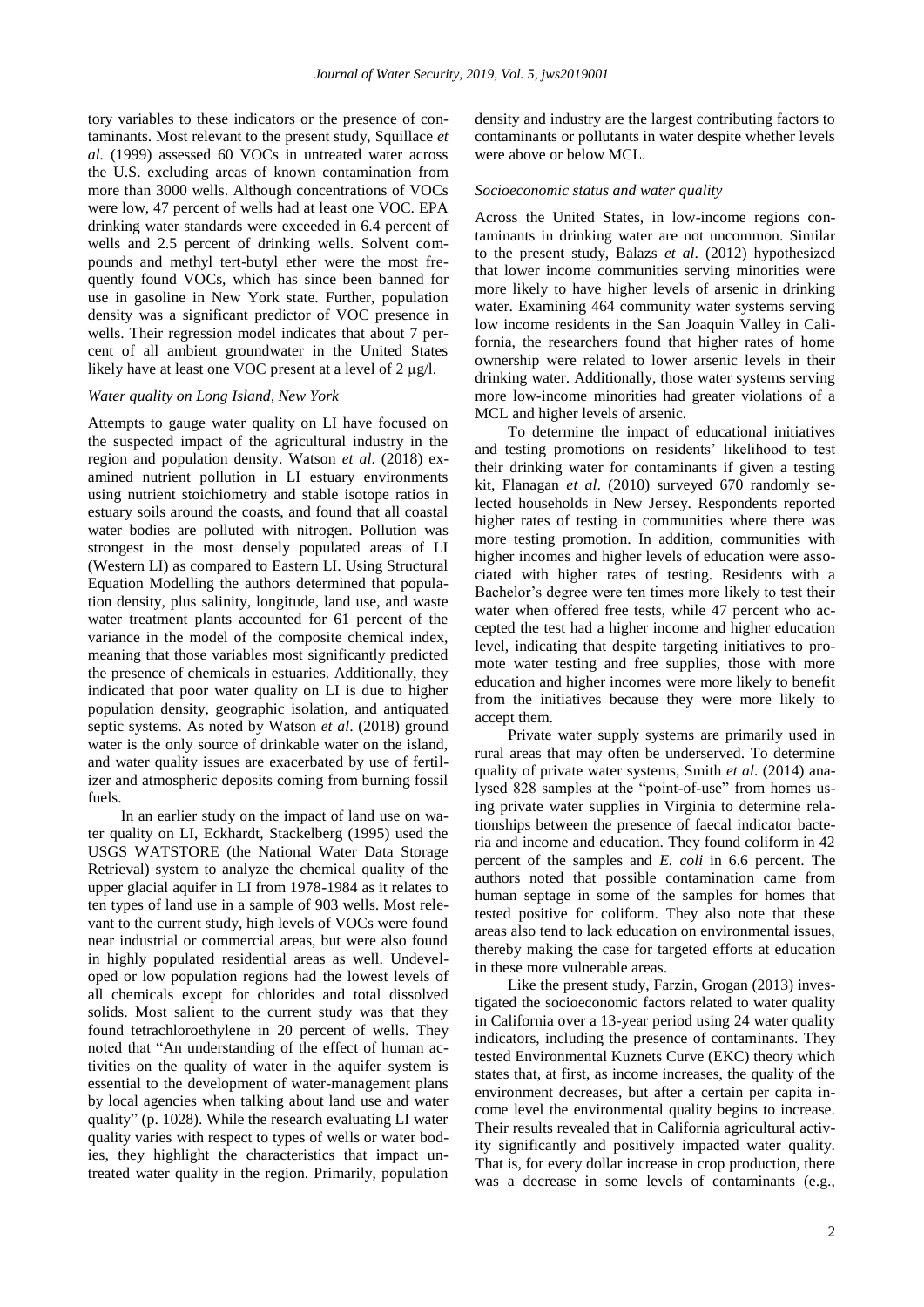cadmium). Additionally, education was an indicator of better water quality.

Examination of other variables revealed that overall, minorities were not affected by poor water quality more so than Caucasians, although the authors explain that other studies examining ethnicity and water quality do so by comparing census blocks (as in the current study), whereas Farzin and Grogan (2013) examine relationships between towns. Additionally, higher percentages of children aged 4 and under was associated with increases in TSS (total suspended solids) and manganese, although copper and arsenic were reduced, likely due to concern about the impact of the latter contaminants on children's development. Ultimately, however, they did not find statistically significant relationships between income and water quality, although they explain that in California income levels are greater than the maximum levels reported in other studies that supported EKC theory.

Although the relationship between water quality and income has been widely investigated in underdeveloped nations, and in several case studies across the United States, no such study has been conducted on LI, NY. This study contributes to the conversation on water quality, and quantifies the extent to which contaminants in untreated water are more likely to present among specific demographic groups over others, including populations that include children, senior citizens and renters. Residents require education not only about the presence of these chemicals, but how they got there, and how they impact drinking water systems and the environment surrounding their homes.

#### **Methods**

In order to link levels of compounds in LI water systems to demographic variables, we collected water contaminant data through Watertraq, a website created by the Long Island Commission on Aquifer Protection (LICAP, 2017). We sought to collect levels of any compound reported to be above MCLs (also called "above standard") in any town in which it was reported for the years 2015, 2016 and 2017 – which include all of the years of available data. Three searches were conducted in Watertraq using the parameters "2016 LI Aquifer Sample Point ABOVE STANDARD (non-drinking)" option (with the year changed for each search). For 2015 a total of 2020 entries were found, 2016 there were a total of 3878 entries, and for 2017 a total of 3015 entries. Each of the individual data points on chemicals, levels of contaminants, town names, and well numbers were recorded in an Excel spreadsheet. Above standard is defined as a compound present in untreated water samples above a level that is safe, as determined by the EPA. For most VOCs, the MCL is 5 µg/l. We chose to only include towns that were above standard levels on VOCs that could impact human health.

Demographic data were collected from American Fact Finder (American Fact Finder, 2018). Data points included median income, poverty level, percentage of

White, Hispanic, African-American, and Asian residents, percentage of children, senior citizens, and renters, and the median age of residents. Village names presented in Watertraq, were also used to retrieve the Census data designated under the Census Designated Place (CDP). Nearly all villages named in Watertraq had a CDP counterpart on Census website, allowing us to accurately match demographic data to the water quality data in each location. We also searched the NY Newsday database of environmental clean-up sites to determine whether environmental clean-up sites were in, or adjacent to, these towns (Newsday, 2017). Presence in or adjacent to an environmental clean-up site was coded as a binary predictor variable.

Nassau and Suffolk counties comprise LI, NY, a relatively affluent suburb of New York. Nassau is made up of several large towns, in which there are incorporated and unincorporated villages. We organized the data according to how testing samples were presented in Watertraq, that is by village. In Nassau, each town and in some villages, there is a different water authority, whereas in Suffolk county, there is one water authority, as well as several water districts for the entire county. The Suffolk County Water Authority (SCWA) serves 85 percent of Suffolk County. This study focuses on non-SCWA districts due to differences in data collection methods by the individual districts in the larger water authority.

#### *Data analysis*

Because levels of contaminants above maximum level varied quite a bit, from just over the MCL (typically 5  $\mu$ g/l) to upwards of 400  $\mu$ g/l in some towns, we chose to create a dummy variable to categorize towns as above standard or not above standard based on whether the town had at least one VOC at above standard level during testing in the years 2015, 2016, and 2017. This variable was used as the dependent variable in an ordinary least squares (OLS) linear regression. The primary aim of this study was to describe the state of water quality and its relationship to income and other related variables. Therefore, we described the income and poverty levels, number of children, senior citizens and renters, as well as ethnicities in each town that is above standard – reporting descriptive statistics. We then conducted an OLS regression, using above standard/not above standard as the dependent variable to determine whether there was a significant relationship between the presence of above standard contaminants and these demographic variables.

#### **Results**

In all 81 communities were included in the data analysis. In 2016, 2017, and 2018, 28, 17, and 26 towns reported ASLs of VOCs, respectively. Sixteen of those towns were found to have ASLs of VOCs all three years. All but two towns were in Nassau County (Western LI). Table 1 reports the communities afflicted.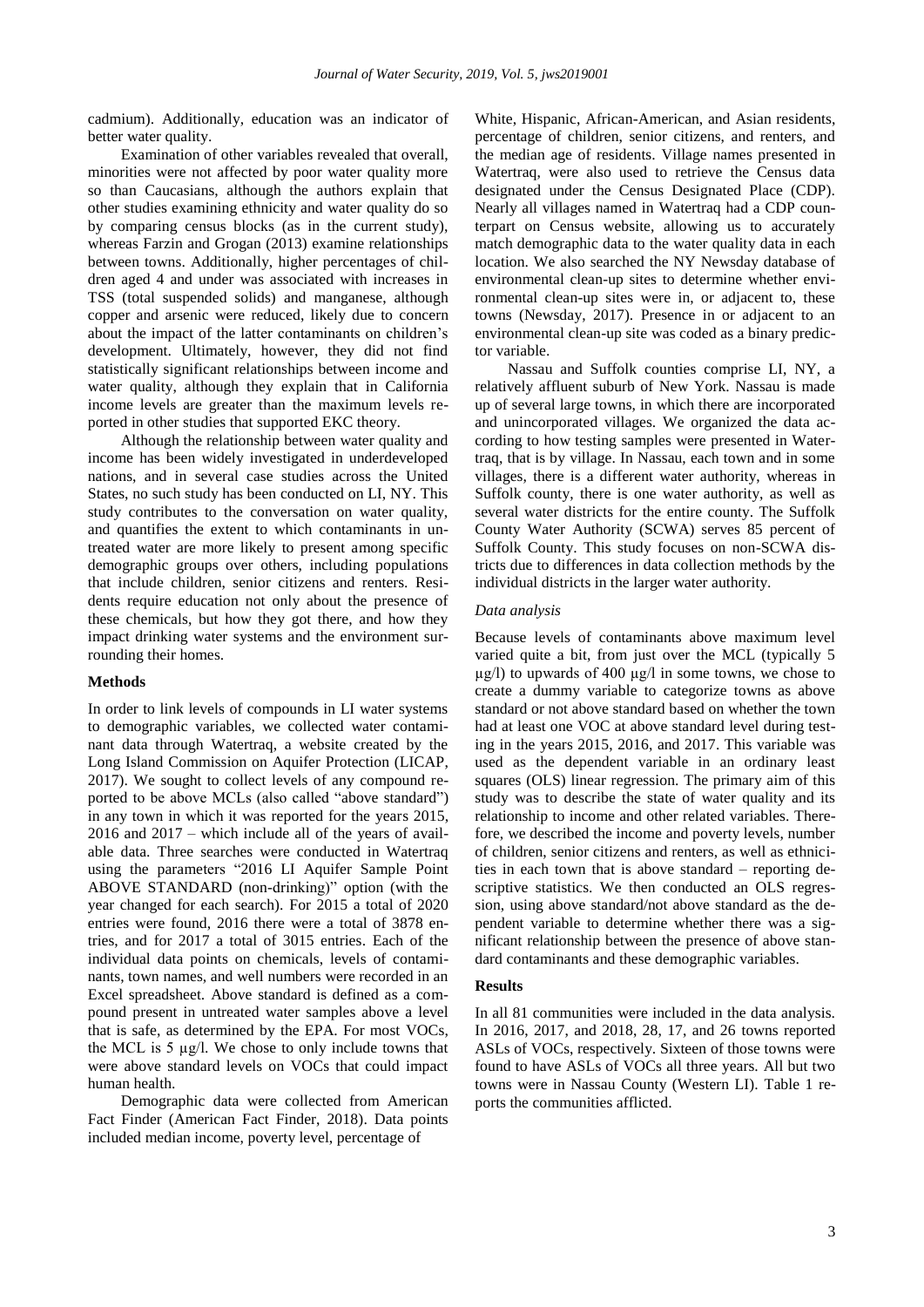| Community             | 2015 | 2016 | 2017 | ASLs for all<br>three years |
|-----------------------|------|------|------|-----------------------------|
| Albertson             | X    | X    | X    | X                           |
| <b>Bellerose</b>      | X    | X    | X    | X                           |
| Bethpage              | X    | X    | X    | X                           |
| Dix Hills             | X    |      | X    | X                           |
| Farmingdale           |      | X    |      |                             |
| <b>Floral Park</b>    | X    | X    | X    | X                           |
| Franklin square       |      | X    | X    |                             |
| Freeport              | X    |      |      |                             |
| Garden City           | X    | X    | X    | X                           |
| Garden city Park      | X    | X    | X    | X                           |
| <b>Great Neck</b>     | X    |      | X    |                             |
| <b>Glen Cove</b>      |      |      | X    |                             |
| Greenlawn             | X    | X    | X    | X                           |
| <b>Hampton Bays</b>   | X    |      |      |                             |
| Hempstead             | X    | X    | X    | X                           |
| Hicksville            | X    | X    | X    | X                           |
| Jericho               | X    | X    | X    | X                           |
| <b>Locust Valley</b>  | X    |      |      |                             |
| Long Beach            | X    |      |      |                             |
| Manhasset-            | X    | X    | X    | X                           |
| Lakeville             |      |      |      |                             |
| Merrick               | X    |      |      |                             |
| Mineola               | X    | X    | X    | X                           |
| New Hyde Park         | X    | X    | X    | X                           |
| Old Westbury          |      |      | X    |                             |
| <b>Oyster Bay</b>     | X    |      | X    |                             |
| Plainview             | X    |      | X    |                             |
| Port Washington       | X    |      | X    |                             |
| Roslyn                | X    |      | X    |                             |
| South Floral Park     | X    | X    | X    | X                           |
| South Huntington      | X    |      | X    |                             |
| <b>Stewart Manor</b>  | X    | X    | X    | X                           |
| Westbury              | X    |      |      |                             |
| <b>Williston Park</b> |      |      | X    |                             |
| Total                 | 28   | 17   | 26   | 16                          |

Table 1. Communities with above standard levels (ASLs) of VOCs

Table 2 reports the averages of demographic variables in above standard level towns (ASLs;  $n = 33$ ) with non ASLs ( $n = 48$ ). ASLs have a greater than average population as compared with non-ASLs. More specifically, the total population of an ASL community is 524,746, whereas the total population of non-ASL communities is 255, 281. Additionally, ASL communities have a higher mean poverty level (6 percent), lower median income (\$100,077) than those with no ASLs (\$115,160). Further, ASL communities have higher percentages of black and Hispanic residents.

An Analysis of Variance (ANOVA) revealed that there were significant differences in income between the ASL group and the non-ASL group (79,  $F = 25.3$ , df = 1,  $p < 0.0001$ ).

Alternately, there were no significant differences of children and seniors in either group indicating that these populations are not impacted more in these communities than in the non-ASL's. With respect to housing, in ASL communities, 24.5 percent of homes are renter occupied as opposed to 14.9 percent of the non-ASL towns.

In order to determine which predictor variables were most likely to be associated with above standard levels of VOCs for all three years an OLS was used. The OLS included a binomial dependent variable: ASL and non-ASL. Predictor variables included: income, poverty level (highly correlated with income), race (black, white, Asian, Hispanic/latino(a), percent of children, percent of senior citizens in the town, and percent of rentals in the town. For all three years, analysis of the collinearity statistics demonstrated a variance inflation factor (VIF) value of 10.3 for the percentage of black citizens, and 16.086 for the percentage of white citizens as a predictor variable (in 2016 for example). Large VIF values indicate that the variables are highly correlated to other variables in the model. The models were then run again with all race variables removed. For all three years, income was a significant predictor of ASL status. In the year 2017 percentage of senior citizens in the community was also a significant predictor.

Table 2. Comparison of mean levels on the demographic variables in communities in the population with above standard and with no reported above standard levels of compounds

| Village                      | N  | Population | Income  | Poverty | %     | $\%$     | %     | %     | %        | $\%$    |
|------------------------------|----|------------|---------|---------|-------|----------|-------|-------|----------|---------|
|                              |    |            |         | level   | Black | Hispanic | Asian | White | Children | Seniors |
| Average of all above stan-   |    |            |         |         |       |          |       |       |          |         |
| dard communities             | 33 | 16.448     | 100.077 | 5.4     | 9.5   | 14.2     | 13.25 |       | 24       | 10      |
| Average of all non-above     | 48 | 5.318      | 151.160 | 4.1     | 2.8   | 8.1      | 9.6   | 86    | 24.      | 18      |
| Average of entire population | 81 | 9.629      | 131.095 | 4.7     |       |          |       | 80    | 24       |         |

For 2015 income was a significant predicator at the p < 0.001 value. The unstandardized Beta weight for income was -4.184 (Table 3). Table 4 reports the demographic

characteristics of all towns that were above standard on at least one VOC (n=33).

Table 3. OSL table of coefficients for predictors of above standard levels of VOC, 2015

|          |              | Error<br>Std. | <b>B</b> eta |          | Sig   | Lower bound | Upper bound | Tolerance | VIF  |
|----------|--------------|---------------|--------------|----------|-------|-------------|-------------|-----------|------|
| Constant | .894         | 0.137         |              |          |       | 0.621       | .168        |           |      |
| Income   | 184E-6<br>-4 | $0.000\,$     | 0.433        | $-4.264$ | 0.000 | 0.000       | 0.000       | .000      | .000 |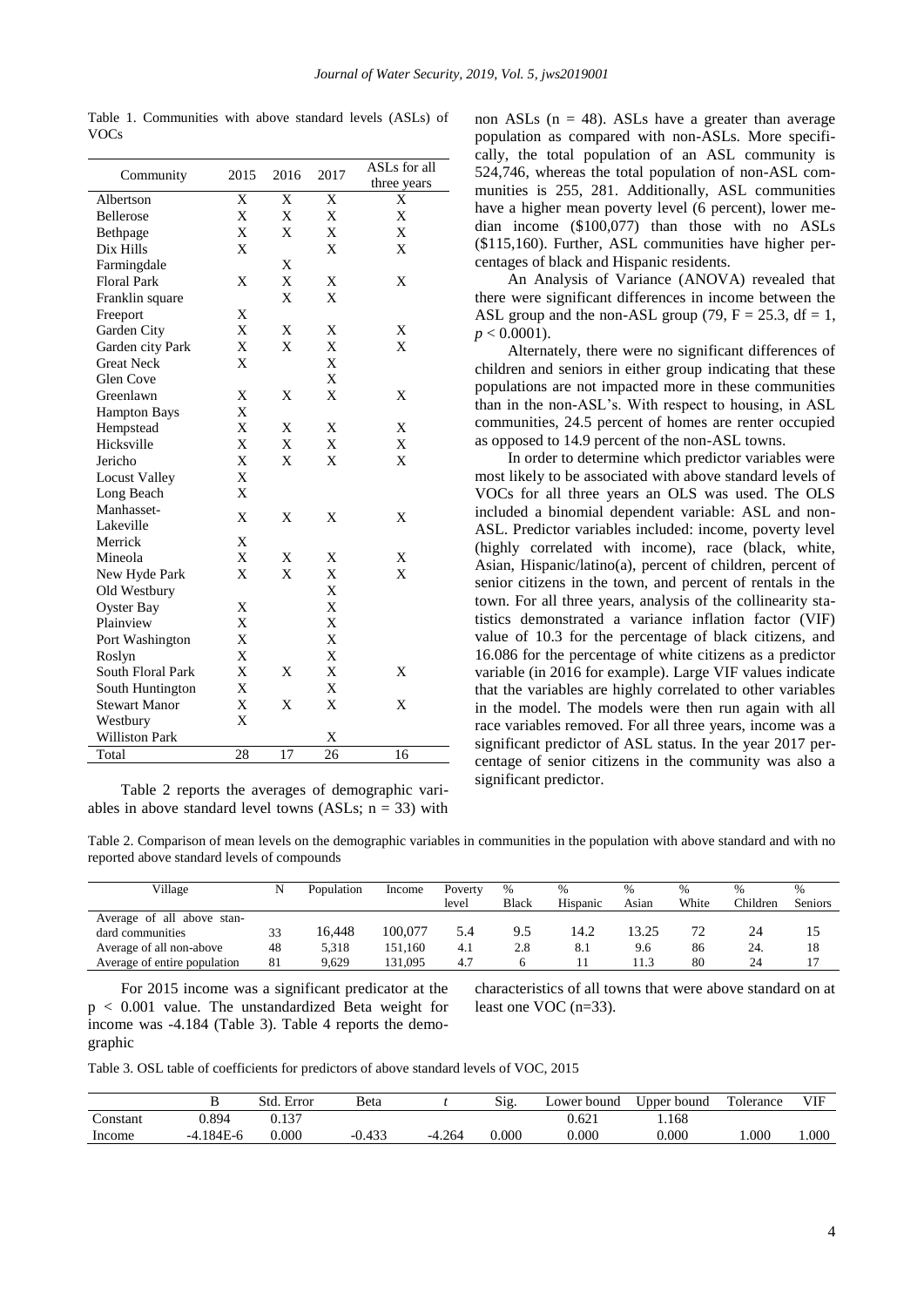#### *Journal of Water Security, 2019, Vol. 5, jws2019001*

| Table 4. Population and income of communities with above standard levels of VOCs for 2015, 2016, and 2017 |  |  |  |  |
|-----------------------------------------------------------------------------------------------------------|--|--|--|--|
|-----------------------------------------------------------------------------------------------------------|--|--|--|--|

| Town                 | Population | Median  | $%$ at  | $\%$         | $\frac{0}{0}$ | $\frac{0}{0}$  | $\%$  | $%$ of   | $%$ of          | Near or           |
|----------------------|------------|---------|---------|--------------|---------------|----------------|-------|----------|-----------------|-------------------|
|                      |            | income  | poverty | <b>Black</b> | Hispanic      | Asian          | White | Children | Seniors         | adjacent          |
|                      |            |         | level   |              |               |                |       |          |                 | to an<br>environ- |
|                      |            |         |         |              |               |                |       |          |                 | mental            |
|                      |            |         |         |              |               |                |       |          |                 | clean-            |
|                      |            |         |         |              |               |                |       |          |                 | up site           |
| Albertson            | 5,182      | 107,450 | 1.9     | $\mathbf{1}$ | 8.2           | 23.2           | 73.3  | 21.9     | 20.3            | No                |
| Bellerose            | 2198       | 106550  | 0.4     | 9.4          | 25.8          | 30.2           | 51.5  | 60       | 4.9             | Yes               |
| Bethpage             | 16,429     | 99,423  | 2.8     | 0.9          | 6.5           | 6.2            | 91.5  | 21.4     | 20.5            | Yes               |
| Dix Hills            | 26,892     | 141,250 | 2.6     | 4.9          | 5.8           | 14.8           | 78.1  | 27.4     | 13.8            | Yes               |
| Farmingdale          | 8,189      | 73,750  | 5.3     | 2.1          | 12.6          | 8.3            | 84.2  | 18.2     | 16              | Yes               |
| <b>Floral Park</b>   | 15,863     | 100829  | 2.7     | 1.5          | 11.5          | 6.7            | 89.6  | 23.1     | 14.8            | No                |
| Franklin square      | 29,320     | 96,568  | 5.4     | 4.4          | 17.7          | 11.3           | 75.9  | 21.2     | 17.4            | Yes               |
| Freeport             | 42,860     | 72,574  | 13.8    | 40.2         | 41.9          | 2.3            | 54.5  | 23.4     | 12              | No                |
| Garden City          | 22,371     | 153,506 | 3.9     | 1.4          | 4.3           | 3.5            | 95.3  | 26.4     | 16.4            | Yes               |
| Garden city Park     | 7,806      | 98,621  | 3.1     | 1.5          | 11            | 42.6           | 50.2  | 21.4     | 18              | Yes               |
| Glen Cove            | 26,894     | 68,362  | 14.6    | 9.9          | 27.8          | $\overline{4}$ | 65    | 27.2     | 12.5            | Yes               |
| Greenlawn            | 13,742     | 86,563  | 6.7     | 15.9         | 13.3          | 4.1            | 76.7  | 25.6     | 16.6            | N <sub>0</sub>    |
| <b>Hampton Bays</b>  | 13,603     | 75,606  | 6.6     | 1.5          | 29.5          | 1.2            | 95.3  | 21.6     | 14.7            | No                |
| Hempstead            | 53,891     | 55,417  | 20.7    | 49.9         | 42.3          | 2.2            | 19.8  | 25.6     | 9.5             | Yes               |
| Hicksville           | 41,547     | 95,030  | 4.4     | 3.8          | 16            | 22.8           | 71.3  | 21.1     | 15.1            | Yes               |
| Jericho              | 13,567     | 140,242 | 5.1     | 2.7          | 1.8           | 34.2           | 64.4  | 24.7     | 17.1            | Yes               |
| <b>Locust Valley</b> | 3,406      | 85,536  | 3.6     | 3.6          | 12.4          | 1.5            | 84.5  | 26.4     | 13.2            | No                |
| Long Beach           | 33,275     | 84,831  | $\tau$  | 6.2          | 16.4          | 2.7            | 97    | 16.3     | 16.1            | Yes               |
| Manhasset-Lakeville  | 8,080      | 107,283 | 5.1     | 10.3         | 12.2          | 11.5           | 74.4  | 25.9     | 18.5            | No                |
| Merrick              | 22,097     | 147,572 | 3.2     | 1.5          | 5.9           | 3.4            | 94.4  | 60.7     | 7.3             | N <sub>0</sub>    |
| Mineola              | 18,799     | 88,594  | 5.9     | 2.6          | 21.5          | 11.2           | 77.1  | 19.4     | 14.7            | Yes               |
| New Hyde Park        | 9,712      | 103,811 | 3.7     | 1.7          | 14.6          | 33.3           | 61.2  | 21.5     | 16.2            | Yes               |
| Old Westbury         | 4,671      | 168,750 | 3.2     | 9.9          | 7.7           | 19.8           | 68.4  | 17.2     | 11.1            | No                |
| <b>Oyster Bay</b>    | 6,706      | 92,952  | 2.9     | 16.7         | 4.1           | 3.7            | 87.9  | 20.5     | 3.7             | Yes               |
| Plainview            | 26,217     | 132,625 | 3.8     | 0.7          | 4.0           | 1.8            | 87.9  | 24.1     | 17.4            | Yes               |
| Port Washington      | 3,154      | 106,902 | 2.4     | 6.1          | 4.2           | 8.3            | 86.8  | 21.5     | 26.1            | Yes               |
| Roslyn               | 2,770      | 87019   | 7.9     | 1.3          | 5             | 12             | 87.3  | 16.1     | 23.4            | Yes               |
| South Floral Park    | 1,764      | 91,250  | 3.5     | 63.6         | 23.7          | 11.2           | 15    | 24       | 13.             | N <sub>0</sub>    |
| South Huntington     | 9,422      | 101,189 | 8.1     | 2.8          | 8             | 6.8            | 88.9  | 21.8     | 17.5            | N <sub>0</sub>    |
| <b>Stewart Manor</b> | 1,896      | 112,917 | 1.      | 2.6          | 11.3          | 5.4            | 87.7  | 23.4     | 19.7            | N <sub>0</sub>    |
| Westbury             | 15,146     | 85,510  | 7.1     | 23           | 27.3          | 6.7            | 57.9  | 20.1     | 14.7            | Yes               |
| Williston Park       | 7,287      | 104,198 | 2.6     | 1.1          | 6.1           | 13.            | 85.4  | 59       | 9.7             | No                |
| Average of all above | 16,448     | 100,077 | 5.4     | 9.5          | 14.4          | 11.3           | 74.5  | 26.1     | $\overline{15}$ |                   |
| standard communi-    |            |         |         |              |               |                |       |          |                 |                   |
| ties                 |            |         |         |              |               |                |       |          |                 |                   |

In other words, for every reduction in dollars of income, the likelihood of living in a community with an ASL of a VOC in untreated water increases nearly 4 times. In 2016 income was a significant predictor at the  $p < 0.01$  with an unstandardized Beta weight of  $-2.069$ , similarly meaning that a decrease in dollars of income increases the likelihood of living a town with ASLs of VOCs (Table 5).

Table 5. OSL table of coefficients for predictors of above standard levels of VOC, 2016

|          | Unstandardized<br>coefficients |            | Standardized<br>coefficients |          | Sig.  | 95.0% Confidence<br>interval for B |             | Collinearity<br>statistics |      |
|----------|--------------------------------|------------|------------------------------|----------|-------|------------------------------------|-------------|----------------------------|------|
|          |                                | Std. Error | Beta                         |          |       | Lower bound                        | Upper bound | Tolerance                  | VIF  |
| Constant | 0.552                          | 0.124      |                              | 4.457    | 0.000 | 0.305                              | 0.798       |                            |      |
| Income   | $-2.609E-6$                    | 0.000      | $-0.315$                     | $-2.950$ | 0.004 | 0.000                              | 0.000       | .000                       | 000. |

Lastly, for 2017, income and percentage of senior citizens were significant predictors of ASLs, with income significant at the  $p < 0.01$  level and seniors at the  $p < 0.05$ level (Table 6). The unstandardized Beta weights are -3.264 for income, and -0.022 for senior citizens. In other words, for every reduction in dollars of income, the likelihood of living in a community with an above standard level of a contaminant in untreated water increases nearly 4 times. Additionally, towns with fewer senior citizens

were less likely to live in an ASL community. Analysis of  $R^2$  values shows that the 2017 model (senior citizens and income) accounts for 17 percent of the variance in ASL status, meaning the other 77 percent of ASL status is predicted by other variables not included in this analysis. For 2016 the  $R^2$  value was 0.099 (9 percent of the variance), and for 2015 the  $R^2$  value was 0.187 (explaining 19% of the variance).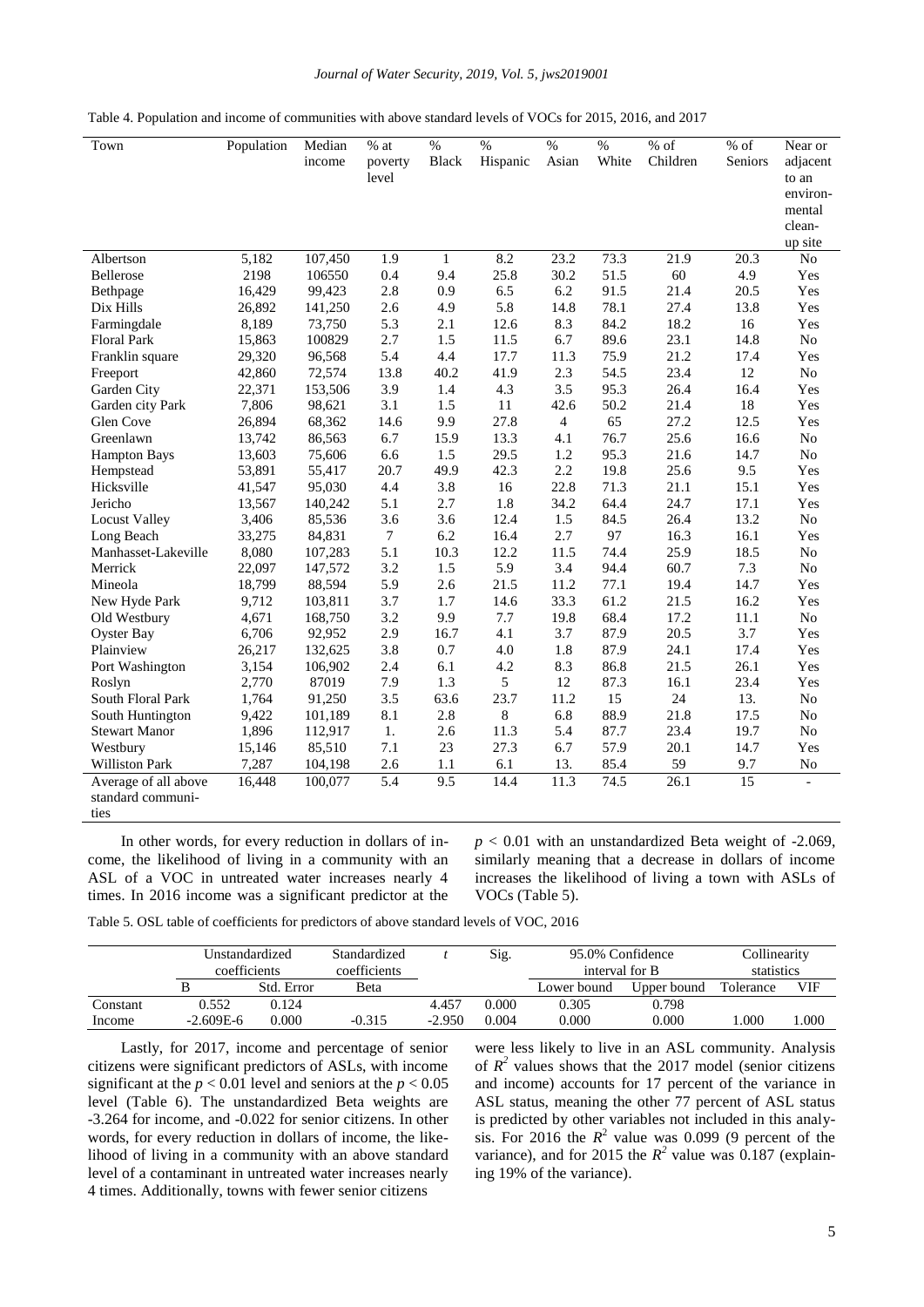#### *Journal of Water Security, 2019, Vol. 5, jws2019001*

|                | Unstandardized |            | Standardized |          | Sig.  | 95.0% Confidence |             |                                |       |
|----------------|----------------|------------|--------------|----------|-------|------------------|-------------|--------------------------------|-------|
|                | coefficients   |            | coefficients |          |       | interval for B   |             | <b>Collinearity Statistics</b> |       |
|                |                | Std. Error | Beta         |          |       | Lower bound      | Upper bound | Tolerance                      | VIF   |
| Constant       | 1.184          | 0.245      |              | 4.824    | 0.000 | 0.691            | .676        |                                |       |
| Income         | $-3.264E-6$    | 0.000      | $-0.317$     | $-2.536$ | 0.014 | 0.000            | 0.000       | 0.999                          | l.001 |
| <b>Seniors</b> | $-0.022$       | 0.011      | $-0.257$     | $-2.050$ | 0.045 | $-0.043$         | 0.000       | 0.999                          | .001  |

| Table 6. OSL table of coefficients for predictors of above standard levels of VOC, 2017 |  |  |
|-----------------------------------------------------------------------------------------|--|--|
|-----------------------------------------------------------------------------------------|--|--|

On average four to six compounds were found for each site. The communities with the highest number of compounds were Garden City, Hicksville, Jericho, and Bethpage – all were either near or adjacent to an environmental clean-up site. (Jericho is located adjacent to Hicksville in which there is a Superfund site). The most common VOCs were carbon tetrachloride, cis-1,2- dichloroethene, 1,1-dichloroethane, tetrachloroethene, and trichloroethen. Table 7 names and describes each of the VOCs, and its likely origins.

Table 7. Uses and health effects of top compounds found in ASL communities (EPA, 2016)

| Top compounds found in  | Negative health effects                                                                                                                                                                                             | Uses                                                                                                                                                                                                                                      |
|-------------------------|---------------------------------------------------------------------------------------------------------------------------------------------------------------------------------------------------------------------|-------------------------------------------------------------------------------------------------------------------------------------------------------------------------------------------------------------------------------------------|
| ASL communities         |                                                                                                                                                                                                                     |                                                                                                                                                                                                                                           |
| Carbon Tetrachloride    | May be fatal if inhaled, absorbed through the skin or<br>swallowed. Causes eye, skin, and respiratory tract<br>irritation. Cancer suspect agent. May cause liver,<br>kidney or central nervous system (CNS) damage. | Dry cleaning agent, fire extinguisher, solvent;<br>CFC propellant.                                                                                                                                                                        |
| Cis-1,2-Dichloroethene  | Leads to breathing difficulties. Inhalation of high<br>vapor concentrations may cause symptoms like head-<br>ache, dizziness, tiredness, nausea and vomiting.                                                       | Used to produce solvents                                                                                                                                                                                                                  |
| 1,1-Dichloroethane      | CNS depression, symptoms of inebriation, and respi-<br>ratory effects.                                                                                                                                              | Mainly used as a co-monomer in the polymeri-<br>zation of vinyl chloride, acrylonitrile,<br>and acrylates. It is also used in semiconductor<br>device fabrication for growing high pu-<br>rity silicon dioxide (SiO <sub>2</sub> ) films. |
| Tetrachloroethene       | Neurological effects; liver damage, kidney effects,<br>immune and hematologic effects, and negative effects<br>on development and reproduction.                                                                     | Solvent, degreaser, paint stripper, and used in<br>dry cleaning, and degreaser.                                                                                                                                                           |
| 1,1,1-Trichloroethane   | The major effects include hypotension, mild hepatic<br>effects, and CNS depression. Mild motor impairment<br>and ataxia have been reported in acutely exposed<br>humans.                                            | Solvent, degreaser, used in cleaners, aerosol<br>products, and glues. It is also used as a chemi-<br>cal intermediate in the production of vi-<br>nylidene chloride.                                                                      |
| Trichlorofluoromethane  | Overexposure may cause dizziness and loss of con-<br>centration. At higher levels, CNS depression and<br>cardiac arrhythmia may result from exposure.                                                               | Refrigerant.                                                                                                                                                                                                                              |
| Chloroform              | CNS depression.                                                                                                                                                                                                     | Used as a reactant with hydrogen fluoride to<br>give monochlorodifluoromethane (CFC-22), a<br>precursor in the production of polytetrafluoro-<br>ethylene (Teflon). It is also used as a solvent<br>and anesthetic.                       |
| Trichloroethene         | CNS depression; effects on liver and kidneys and<br>skin have also been noted.                                                                                                                                      | Degreaser, solvent and refrigerant.                                                                                                                                                                                                       |
| 1,1-dichloroethene      | CNS depression, symptoms of inebriation, and respi-<br>ratory effects.                                                                                                                                              | Used to produce chloride copolymers to pro-<br>duce flexible films for food packaging (i.e.,<br>SARAN and VELON wraps).                                                                                                                   |
| Dichlorodifluoromethane | CNS depression, difficulty breathing.                                                                                                                                                                               | Sold as Freon-12; used as a refrigerant and<br>aerosol spray propellant.                                                                                                                                                                  |
| 1,1 Dichloroethane      | Ingestion may be fatal. At sufficiently high doses the<br>material may cause liver and kidney damage.                                                                                                               | Used as an intermediate in the manufacture of<br>chemicals such as vinyl chloride and 1,1,1-<br>trichloroethane, and to manufacture high vac-<br>uum rubber.                                                                              |
| Toluene                 | CNS dysfunction.                                                                                                                                                                                                    | Used in gasoline and as a solvent.                                                                                                                                                                                                        |
| Methylene chloride      | Effects CNS.                                                                                                                                                                                                        | Solvent in paint strippers and in the manufac-<br>ture of drugs. Also used a metal cleaner and<br>solvent in electronics.                                                                                                                 |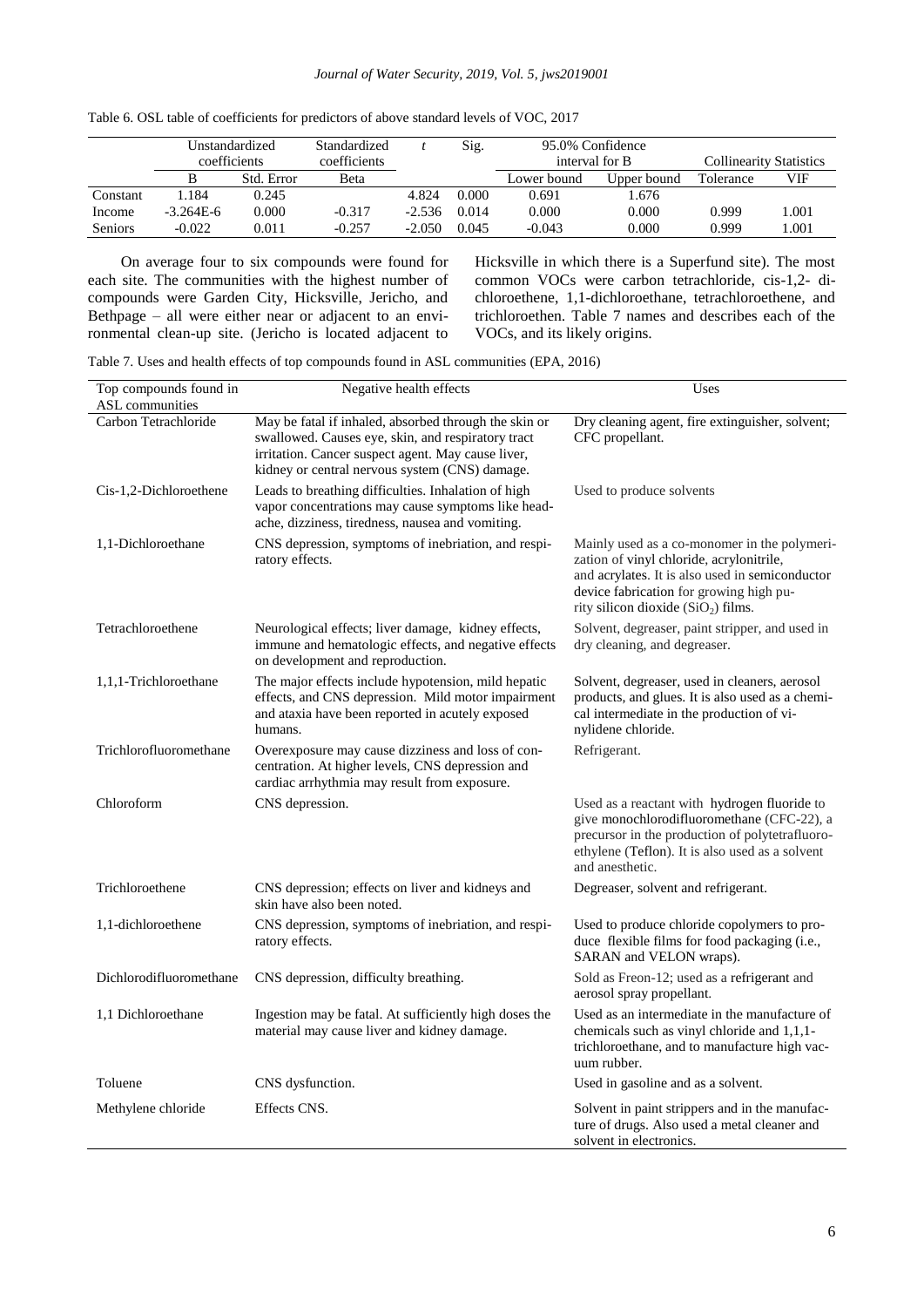Although testing intensity is not necessarily an indicator of quality, frequent testing may indicate a prior detection of contaminant. A logistic regression with ASL nonASL as the outcome variable, and number of tests as the predictor variable, revealed that there were no significant relationships between frequency of testing and the presence of above standard levels.

#### **Discussion**

The study investigated the relationship between demographic variables, particularly those related to socioeconomic status, and the presence of commonly tested compounds in untreated water in LI, New York. A linear regression analysis indicated that towns with lower incomes had reported above standard levels of at least one VOC for each of the three years of data collection. These results make sense within the context of the communities' proximity to environmental clean-up sites and industrial activity. Environmental clean-up sites, such as Superfunds, are typically located in economically depressed areas that need the funds for economic development (EPA, 2017a). As Farzin, Grogan (2013) note, although EKC theory posits that as income increases after a certain level, so too does the quality of the environment likely because there is more money to invest in technology to control pollution, and greater demand for testing and better water quality in general.

Further, ASL towns were home to more black and Hispanic residents than non-ASL towns. Despite the fact that children and seniors are not overrepresented in ASL towns (except for seniors in 2017), children do comprise 22.9 percent of the population in these towns and implications for this vulnerable population should be considered. Additionally, renters are also more numerous in ASL communities. They too may be a vulnerable population as they may not be aware of water quality issues due to possible temporary residency, low income, or their reliance on landlords for information and care of the residence.

While we did not find a significant relationship between testing intensity and income, multiple tests in a community for a particular compound is more likely to be conducted because of the presence of compounds in the past. For example, Greenlawn tests for 1,4-dioxane more times than any other town (14 times) but had relatively low mean levels of the compound.

On LI, residents do not typically drink untreated water, and all wells sampled for this study are under the jurisdiction of a water district responsible for testing and treating. However, in some regions of the United States contaminated water has been left untreated or residents may drink from private wells that are not regularly tested or treated (Ross, 2017). The EPA states that residents who drink from private drinking wells should test water regularly and be aware of the potential contaminants (EPA, 2018). Additionally, as can be seen in Table 4, many of the ASL towns were in or adjacent to an environmental clean-up site (some were Superfund sites, supported with federal funding). Table 7 provides the list of contaminants found in the untreated water, the negative

health effects related to exposure, and uses for the compounds. Most of the compounds had origins in industrial, dry cleaning, manufacturing, or a gas plant. Most were either solvents or used in dry cleaning. Nassau county has a high rate of industrial areas and dry cleaners (given its proximity to NY city), thus the presence of these contaminants in the water are unsurprising. In Bethpage, Grumman, a former producer of military aircraft, has become notoriously associated with 1,4-dioxane contamination causing the town of Bethpage to shut down three wells in 2018 due to a plume (Newsday, 2018).

#### *Limitations*

The universe of communities for which we collected data were not heterogeneous. Many of the smaller villages were exponentially wealthier than others likely skewing the data. However, American Fact Finder does not report income levels exceeding \$250,000, so there is some measure of control for limiting enormous wealth disparities in our data set. In order to determine whether including these smaller, wealthier villages skewed the data, we randomly selected 24 "control" communities using a random number generator to run a linear regression. We found that there was little difference in the results between the full data set of towns and the 24 randomly selected towns. Additionally, it is important to note that there is a wide difference in levels of contaminants with above standard levels. Some towns had contaminants at, or just above, acceptable levels, while other towns had levels that were exponentially higher.

The most important limitations to our analysis is that well capture zones are interconnected to the water supply. Therefore, it can be difficult to know exactly whether the water in a well was contaminated at or near the well or at source point several miles away. Most of the ASL towns are in close proximity to one another. For example, Garden City and Bethpage are eight miles apart.

It is also difficult to determine whether income is the cause or effect of the impact on water quality in low income areas. Are regions with contamination cheaper to live in, and thus more people with low incomes live there? Or do industries take advantage of low income towns by performing poor or illegal practices with respect to improper handling and disposal of contaminants? Additionally, given that demographic shifts (towns shifting from low income to wealthy) can occur more quickly than contaminants can move or dissipate, it can be difficult to determine if contamination existed prior to or after a demographic group settled in a region. However, the most salient point determined through this research is the description of the current water quality as it exists in these towns. The analyses conducted here clearly show that residents in low income towns experience more ASL of contaminants in their untreated water. As previously noted, environmental clean-up sites do occur more often in low income regions. In fact, 70 percent of contaminated areas are located near low-income housing across the U.S. (EPA, 2017a). Contamination can also be caused by industry, or can exist prior to when the area was settled as in the case of Bethpage and the Grumman com-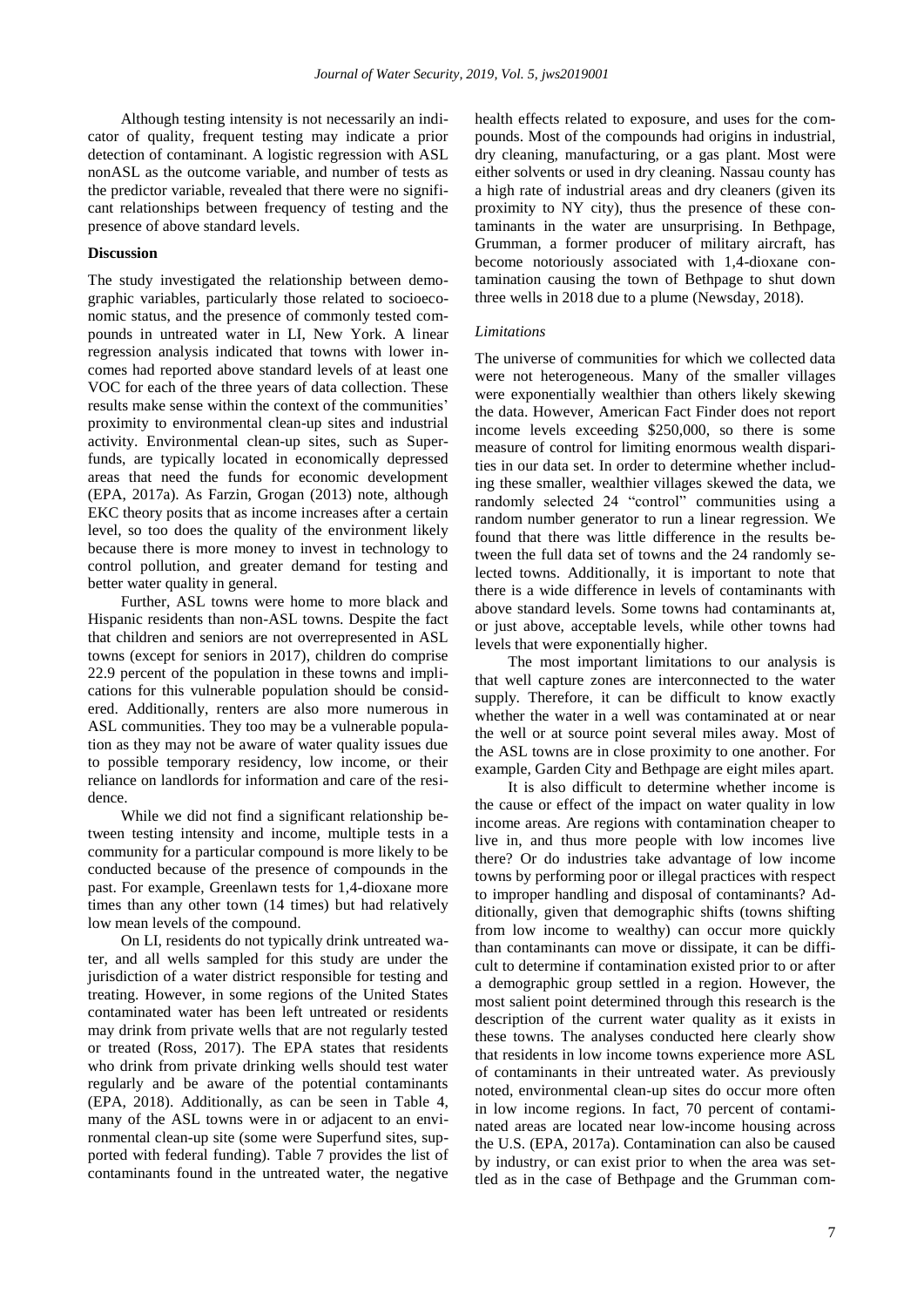pany. Despite the disproportionate number of Superfund sites in low income regions as opposed to higher income ones, research has shown that lower income communities that have contamination are less likely to receive funding (and thus placement on the Superfund list) for removal of toxic materials. O'Neill (2007) notes that the EPA has been less responsive to minority communities with respect to placing contaminated areas on the Superfund site (thus allowing for funding of clean) than they have been to wealthier and whiter communities. One may infer from these findings that there are even a greater number of low income communities living among contamination than officially reported, particularly in comparison to higher income communities.

Another significant impact that untreated water has on a region is the cost of treatment. If indeed residents in lower income regions live in areas with higher levels of contaminants in their untreated water, the cost of treating this water may be passed on to them. The economic implications are mostly borne by the water authorities or districts that manage the treatment of water, and therefore the rate payer.

#### **Conclusion**

Future research should continue to exam data beyond the present three years that were available. Research also is needed on the health impacts of exposure to environmental clean-up sites overall, even after water has been treated. Additionally, an extension of this research would include mapping the source of contamination to the well in which it is found to better make inferences about the communities that are impacted. While this study is regional, these methods may be duplicated on a national level in order to better identify patterns income disparity and contamination and water quality. A conversation is warranted that compares the disparities in water quality across nations, their causes and efforts for equal access to remediation.

#### **References**

- *American Fact Finder*. 2018. [online]. Available at: https://factfinder.census.gov
- Balazs, C. L.; Morello-Frosch, R.; Hubbard, A. E.; Ray, I. 2012. Environmental justice implications of arsenic contamination in California's San Joaquin Valley: A cross-sectional, cluster-design examining exposure and compliance in community drinking water systems. *Environmental Health: A Global Access Science Source,* 11, 84-95 <https://doi.org/10.1186/1476-069X-11-84>
- Brown, C. J.; Schoonen, M. A. A. 2003. The origin of high sulfate concentrations in a coastal plain aquifer, Long Island, New York. *Applied Geochemistry*, 19 (3), 343-358. [https://doi.org/10.1016/S0883-2927\(03\)00154-9](https://doi.org/10.1016/S0883-2927(03)00154-9)
- Calderon, R. L.; Johnson, C.; Craun, Gunther, F.; Dufour, A.; P, Karlin, R. J.; Sinks, T.; Valentine, J. L. 1993. Health risks from contaminated water: do class and race matter? *Toxicology and Industrial Health*, 9(5), 879-900. <https://doi.org/10.1177/074823379300900510>
- Eckhardt, D. A.; Stackleberg, P. E. 1995. Relation of groundwater quality to land use on Long Island, New York. *Ground Water*, 33(6), 1019–1033. <https://doi.org/10.1111/j.1745-6584.1995.tb00047.x>

Environmental Protection Agency. 2016. *Chemical and Toxics Topics* [online], [cited 25 June 2019]. Available at: https://www.epa.gov/environmental-topics/chemicalsand-toxics-topics

Environmental Protection Agency. 2017a. *Population surrounding 1,836 superfund remedial sites* [online], [cited 25 June 2019]. Available at: [https://www.epa.gov/sites/production/files/2015-](https://www.epa.gov/sites/production/files/2015-09/documents/webpopulationrsuperfundsites9.28.15.pdf) [09/documents/webpopulationrsuperfundsites9.28.15.pdf](https://www.epa.gov/sites/production/files/2015-09/documents/webpopulationrsuperfundsites9.28.15.pdf)

- Environmental Protection Agency. 2018. *Determining the prevalence of contaminants in treated and untreated drinking water* [online], [cited 21 June 2018]. Available at: [https://www.epa.gov/water-research/determining](https://www.epa.gov/water-research/determining-prevalence-contaminants-treated-and-)[prevalence-contaminants-treated-and-u](https://www.epa.gov/water-research/determining-prevalence-contaminants-treated-and-)ntreated-drinkingwater
- Farzin, Y. H.; Grogan, K. A. 2013. Socioeconomic factors and water quality in California. *Environmental Economics and Policy Studies*, 15(1), 1-37. <https://doi.org/10.1007/s10018-012-0040-8>
- Flanagan, S. V.; Spayd, S. E.; Procopio, N. A.; Chillrud, S. N.; Ross, J.; Braman, S.; Zheng, Y. 2016. Arsenic in private well water part 2 of 3: Who benefits the most from traditional testing promotion? *Science of The Total Environment*, 562, 1010-1018. <https://doi.org/10.1016/j.scitotenv.2016.03.199>
- Long Island Commission on Aquifer Protection. 2017. *Watertraq* [online], [cited 30 November 2017]. Available at: <http://liaquifercommission.com/watertraq.html>
- Newsday. 2017. *Environmental cleanup sites on Long Island* [online], [cited 13 July 2018]. Available at: [https://projects.newsday.com/databases/long](https://projects.newsday.com/databases/long-island/environmental-cleanup-sites/)[island/environmental-cleanup-sites/](https://projects.newsday.com/databases/long-island/environmental-cleanup-sites/)
- Newsday. 2018. *Bethpage water district to shut three wells sites over well concerns* [online], [cited 25 June 2019]. Available at: [https://www.newsday.com/long-island/nassau/bethpage-](https://www.newsday.com/long-island/nassau/bethpage-plume-wells-1.18465891)

[plume-wells-1.18465891](https://www.newsday.com/long-island/nassau/bethpage-plume-wells-1.18465891)

- O'Neill, S. G. 2007. Superfund: Evaluating the impact of executive order 12898. *Environmental Health Perspectives,* 115, 1087-1093. <https://doi.org/10.1289/ehp.9903>
- Ross, D. 2017. Why the EPA is allowing contaminated groundwater to go untreated; Letting contaminants slowly diminish over time saves money for polluters, but could jeopardize drinking water supplies and cost taxpayers dearly. *Newsweek,* 10 **[**online], [cited 13 July 2018]. Available at: https://www.newsweek.com/2017/03/17/toxic-waste-

contaminated-water-monitored-natural-attenuation-epa-565830.html

Sherwin, B. D. 2017. Pride and prejudice and administrative zombies: How economic woes, outdated environmental regulations, and state exceptionalism failed Flint, Michigan. *University of Colorado Law Review,* 88 (3) **[**online], [cited 13 July 2018]. Available at:

https://papers.ssrn.com/sol3/papers.cfm?abstract\_id=2759 015

- Smith, T.; Krometis, L. H.; Hagedorn, C.; Lawrence, A.H.; Benham, B.; Ling, E.; Ziegler, P.; Marmagas, S. W. 2014. Associations between fecal indicator bacteria prevalence and demographic data in private water supplies in Virginia. *Journal of Water and Health*, 12(4), 824-834. <https://doi.org/10.2166/wh.2014.026>
- Squillace, P. J; Moran M. J.; Lapham W. W.; Price C. V.; Clawges, R. M; Zogorski J. S. 1999. Volatile organic compounds in untreated ambient groundwater of the